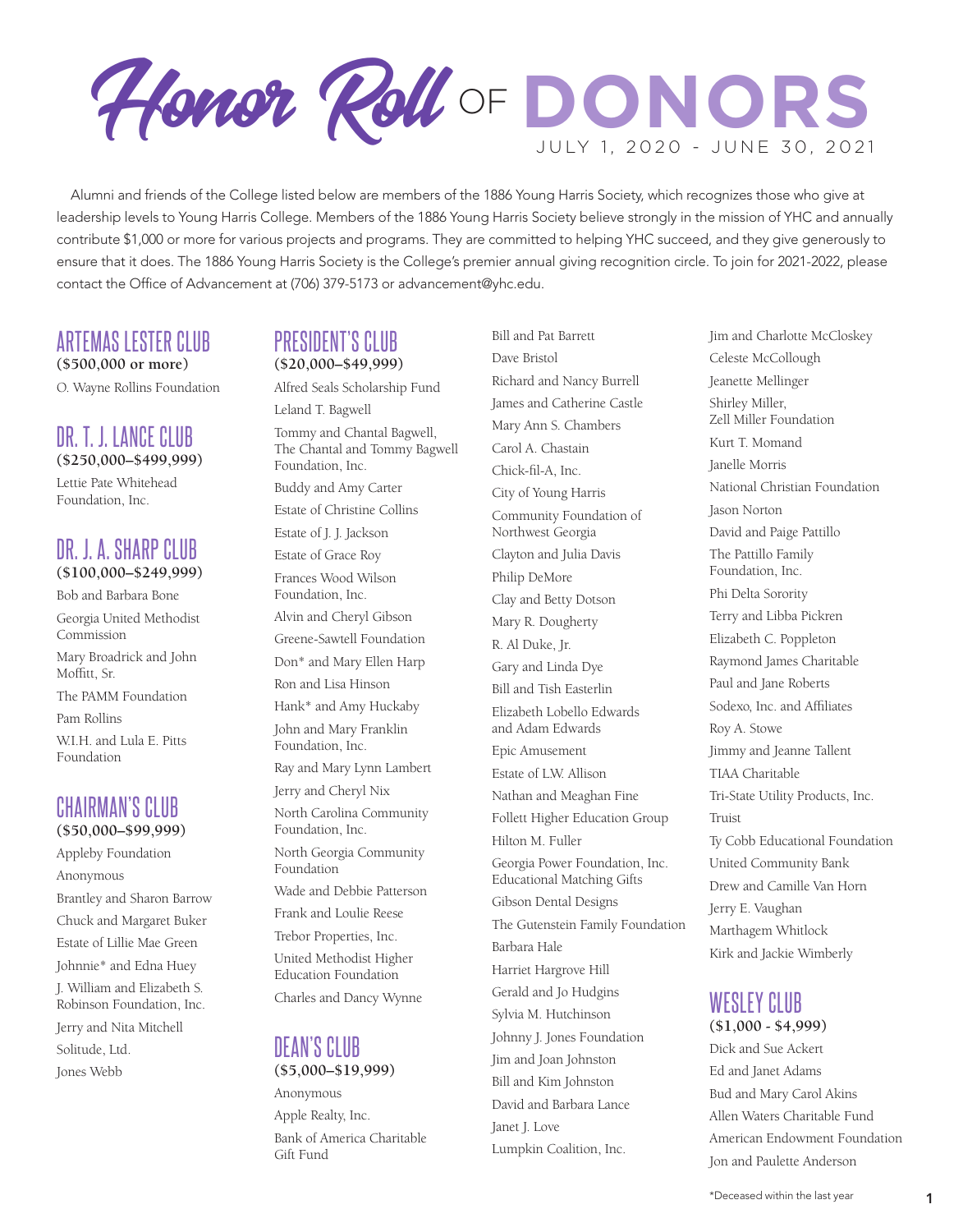Matt and Rachael Anderson Anonymous Sally AsKew Dean and Terry Ayers Batchelor and Kimball, Inc. Ron and Becky Beal Wade and Vickie Benson John and Marianne Beverstein Blue Ridge Mountain EMC Ginny Boyd Sally Boyd Ann R. Brady Richard L. Bray Jeff and Janie Breor Carolyn Briscoe Marilyn Brown Paul and Betty Butler Charlie and Debbie Butler Elizabeth Butler Bobby and Teresa Caldwell Matthew and Lori Caldwell Richard and Susan Chewning Thomas and Mary Clayton Chuck Clowdis CMA Agency, Inc. Bryant and Evelyn Coats Community Foundation for Northeast Georgia Jim\* and Cleta Cook Cathy Cox and Mark Dehler Chris and Michelle Crawford Bob and Betty Dale Rick Davenport, RKD Properties, Inc. Ron and Gail Day Art and Tammy Deas Keith and Cindy DeFoor Jan and Bonnie Devereaux Rene and Barbarella Diaz, Diaz Foods Mark and Kathy Dotson Lacy Eaves Carol Anne Edwards Lillie Ellington Jim and Beth Ellison Frank and Clara Erwin Estate of John E. Rymer ExxonMobil Foundation Fidelity Charitable Gift Fund William and Sue Beth\* Finch Lenny and Laurie Flohr

Tom and Andrea Foster Chip and Leslie Frierson Marti Fullerton Lamar and Kathy Gailey Ronald and Linda Garrett Walter and Martha Garrett Georgia Independent College Association, Inc. Georgia Power Company Georgia United Methodist Foundation, Inc. Candler and Susan Ginn Larry H. Goddard David and Kay Green Jeffrey Greenlaw Gerry and Diana Gutenstein James and Vicki Hall Andy Hall Edwin and Jean Hancock Ray and Roberta Hardman Marvin and Mackenzie Harkins Rudy and Becca\* Harrell David and Harriette Haygood John and Susan Heinze Bonny Herman Carol A. Holbrook David and Susan House David and Pat Huckaby Pat and Jane Hudgins Howard and Judy Hughes Jim and Nancy Humphrey Thomas and Victoria Hunt James and Jane Jackson Jackson Automotive Group, Inc. Tommy and Vicki Jenkins Linda Jenkins Jane Jerry Steve C. Jones and Lillian Kincey Julian and Annette Jones Linda Jones Ed and Shelley Jordan Todd Joyce Matthew and Stephanie Kammerer Windell and Jan Keith Charles and Helen Ketteman Wyck and Shell Knox Lamin-X Protective Films Joe and Tish Lashley John and Linda Leslie O.V. Lewis

Martha Logan Lois and Lucy Lampkin Foundation Lula H. Adams Trust Betty Jean Gee and Douglas E. Magruder Family Gift Fund Maxair, Inc. Marvin and Rebecca McArthur Jerry and Maryanne McCurdy Richard and Shirley McGinnis Anthony McNair-Seigler John and Nadine Medlin Ginger Meeks Men on the Move C. Dean Milford\* Murphy Miller Montag & Caldwell, LLC Kristie Morris Nell Wise Babb Trust Elizabeth F. Nevil Bob and Gayle Nichols Max and Yuko Nielsen Joe and Susan Niolon Gerardo F. Ojeda Rojas O'Reilly Auto Parts Panel-Built, Inc. Dan Paris, Jr. Joseph and Jenny Pate Jason and Joanna Pierce Lynda B. Prewitt Ruby Price Charles and Beverly Ragsdale Henry and Brenda Rogers Bobby and Charlotte Rogers Keith and Holly Royston Todd Rymer Randy and Julie Salisbury Bobby and Vineta Sanders James and Ruth Sapp Save Georgia's Hemlocks, Inc. Schwab Charitable Fund Steve and Elaine Sharp James and Nancy Shelby John and Sandra Sillay Brock and Debra Smith Jacqueline Smith Benjamin and Judy Smith Stephen Soulen and Melanie Stanley-Soulen South Georgia Cabinet Co., Inc. Ray and Laura Stooksbury

Stan and Elizabeth Storey Michael and Arlynne Striplin The Arnold Foundation, Inc. The New York Community Trust Mikel Thomas Lewis and Ruth Ann Thompson Peggy Thrasher C. Kirk Underwood, Kennesaw Mountain Veterinary Services Union General Hospital United Community Bank Sigmund Van Raan and Susan Dickler John and Jo Ray Van Vliet Timothy and Mellanie Vinyard Thomas and Jacqueline Volk Chris and Andrea Wadle Gwen Walker Frank\* and Harriett Ward Warren Averett Companies, LLC Watson-Brown Foundation Sandra Webb Allen and Pamela Wedel Mary V. Weil David Westcott Gary and Kaye White Sue White Fred Whitley and Meg Gring Whitley Mary Beth Wiles and Leslie Davis Barbara and Michael Williford Ethel Winters Jim and Aurelia Wood Harold W. Wyatt Bruce and Dot Yandle

#### COLLEGE CLUB **(\$500–\$999)**

Chuck and Chris Adams Jeff and Corinne Adams Ken and Margo Austin Natalie Batchelor Donald and Ann Bohne Spencer Breazeal Rufus and Angela Brown Ted and Lois Brown Joseph and Marilyn Bullington Sandy and Karen Calloway Hugh and Bobbie Jo Carver Harvey Cohen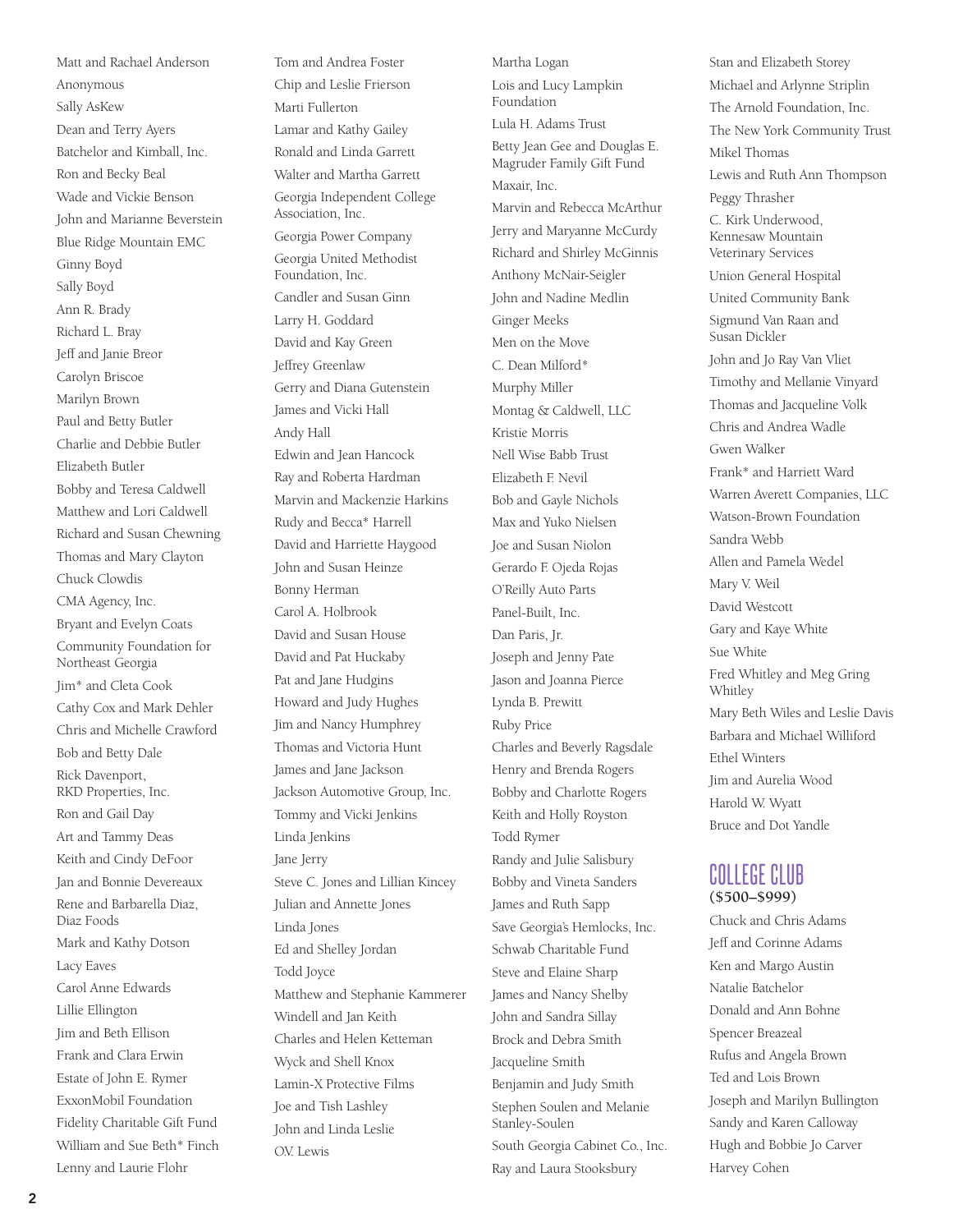Hal and Lynn Coleman Hampton and Janice Conley Carolyn Conway Joe and Eunice Cook Nancy Couch Woodie and Bud Dyer James and Marlo Dykes Gary and Lynda Ewing Ray Farley\* Lauri Fields Melinda Gilstrap Charlie and Kathy Ginn Jean-Marie and Nadia Girardot Tom and Lou Glenn John T. Grayson Mike and Andrea Guidry Peter and Joanne Haakmeester Donald E. Halstead Charlotte Headrick Richard Hoibraten Thurmond and Nancy Hood Joan Howard Richard and Marsha Huckaby Robert Ingram David and Susan Johnson G W. Johnson Scott and Laura Jones Eric Jordan Teresa Kelley Deborah Klotzbier Peter and Lucy Kole Richard and Sarah Kreiss Keith E. Lawder David Lee Larry and Carolyn Liebau Christopher and Emilie Lintner Joseph and Joan Mahon Sarah Mandell Kitty Mann Lee and Deb March Kurt and Kim Marshall Carlos Martel Dwight and Charlotte McCall Chapman Joseph McGuire James and Maureen McIntyre John F. McMullan Ed Mills Harry and Barbara Mitcham Jon M. Mitcham

Carl and Janice Moore Tonya Nix Mayra L. Owen Deborah R. Parker William and Glenda Patterson Carol Perkins Sandra Purdom Robert and April Rhodes Don Wayne and Wanda Roberts Carol A. Rogers Kathy Rymer Cheznie Schuman Sylvia Sears Fred Shelnutt Bob and Diana Short Fritz and Diane Simonsen Rex G. Smith James Stark Sally Starnes Donald Tatman David and Virginia Tinsley Linda Townley Angela Vandiver Thomas and Sara White Sandra H. Whitmire Stephen Wilks Gregory and Katherine Williamson Mary Jane Wisenbaker William Zimmerman AllGood Unified Services, Inc. Blue Moon Printing Brown Haven Homes, LLC Caldwell Inslulation Inc. Carolina Farm Credit Chick-fil-A at Blairsville FSU Cornerstone Management, Inc. Custom Home & Commercial Painting Dekalb County Superior Court Judges EDM Technologies, Inc Eighteen O'Two Realty, LLC Fieldale Farms Corporation Friends Moving Company Hiawassee Hardware IBM International Foundation - Matching Grants Program JKB Holdings Inc. DBA Jay's Medical Equipment KTPINS LLC DBA Bill Potts Insurance

## Laam Enterprises Mundy's Heating & Air, Inc. Nelson Tractor Company, Inc. North Georgia Concrete, Inc. North Georgia Golf Carts North Georgia Pipeline, Inc. Parker Oil Company Parrish Construction Group, Inc. Phi Beta Sigma Fraternity Inc. Sigma Delta Sigma chapter The Community Foundation for Greater Atlanta Towns County Chamber of Commerce Towns County Lions Club Tumbleweeds Sunday School Class - Athens First UMC United Methodist Connectional Federal Credit Union Ware Chevrolet Company CENTURY CLUB **(\$250–\$499)**

Laraine Abercrombie Bob and Ann Atkinson Michael and Norma Berkman William and Mary Jo Bristol Charlie Brown Iva Brown James and Heather Brunone Ted Bruton Mike and Marie Burrell James Carson Kaycee Cash Hope H. Clark Robert Clesi Roy and Linda Cleveland Dewitt and Gail Cole John and Opal Collier Curtis and Patricia Collins Leonard and Shannon Collins Billy and Linda Colson Nancy Cook Erika M. Cross Lynn Danner William and Connie Davis Ann Dayton Joseph DeCosta Keith and Brenda Douce Ellis Dunbar Chuck Duncanson

Randy and Susan Dunn Teresa and Mickey Dunn Derek Economy Justin Edwards Dave Elder Geraldine Elmore Sam and Kathy Ensley Scott E. Farley Kristin M. Fierbaugh Ed Fitzgerald David and Jean Frazier Sam Gaston Mary Gilreath Charles and Brenda Graham Angela Green Cary Greenberg Dennis and Naomi Hale Shawn Hampton Carmolita Haney Leslie Hanson Greg Hardy John Harris Yvonne M. Hickman Rob and Patti Hoyt Thomas H. Jackson Jerry and Betty Jenkins Joyce and James Keller Stackhouse George and Ladson Kesler Carol Ann King Massih Leon and Judith Lee Missy Lester Cynthia Lieving Michael MacEachern William L. Malacrida Oleg Malyshev Mike and Melody Marlowe Jim and Glenda Martin Frank and Marcia McAfee Robert and Heather McAfee Zadie McCall Kim McCollam Richard and Stephanie McConnell Michael and Emily McCord Doug and Teri McGinnis Shane A. McIntosh Paul and Betty McNorrill Brian McSherry Ronald Middleton Greg Mishkin Jim Moore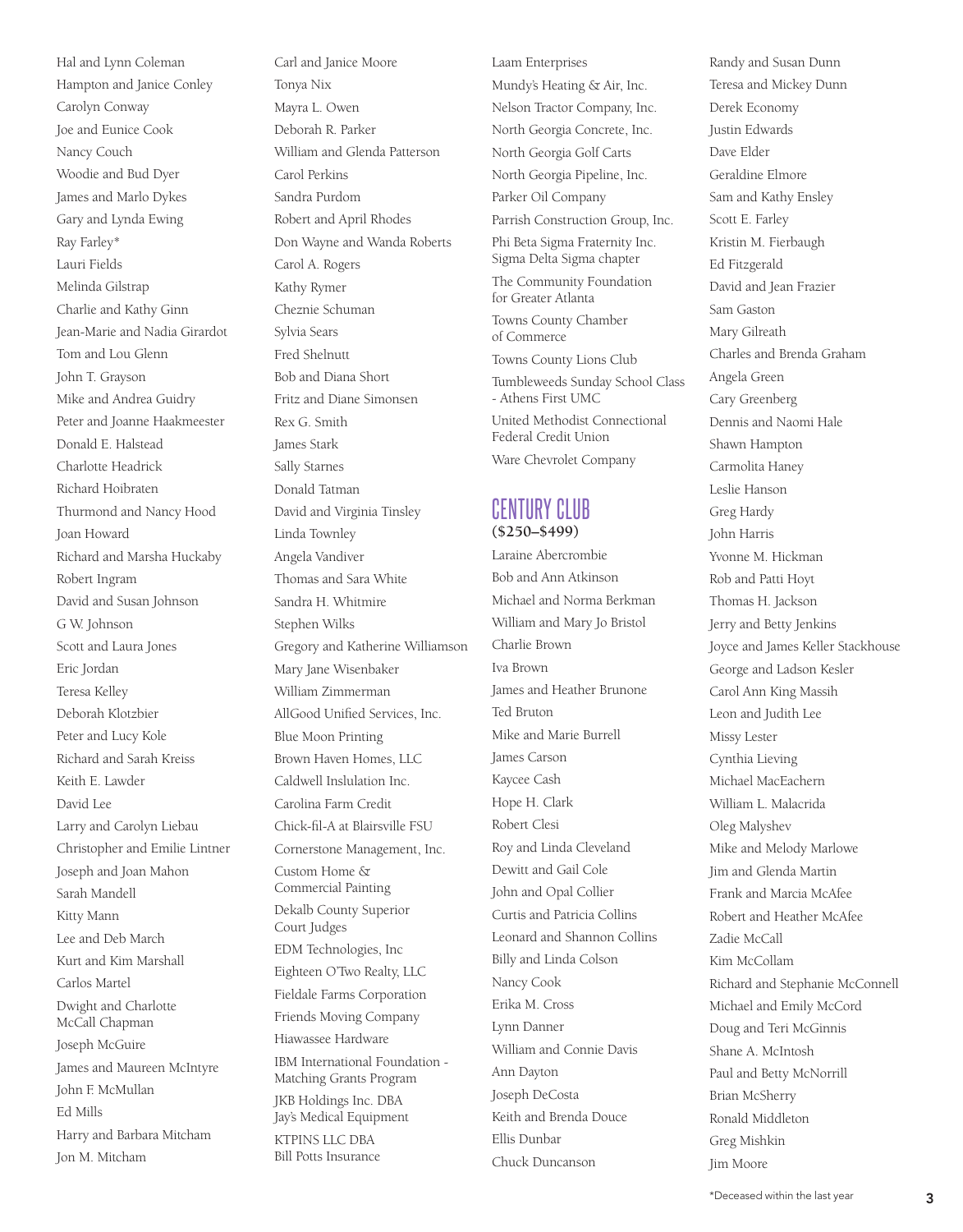Sarah Morgan Janine Morris William and Mary Ann Nicholson David Nissen Carol Osterman Daniel B. Palmer Richard and Angelyn Peacock Katie Pencheva Audra Pettyjohn Larry and Susan Phillips Fredrick B. Piellusch Donna Rannals Frances W. Ray Kaila M. Reece Dan and Lisea Robbins Bill and Judy Roberts Overia Russell Philip and Teresa Sampson Mona Sand Chris and Bethann Sass Bowman Roy Satterfield J T Scott James Shelton Alan and Susan Sinram Jennifer Sober Gregory S. Spell Paul Summer Martha Thurman Leslie Travis Gil and Angelyn Tripp James Tuenge Derrol Turner James and Catherine Turpen Kirk and Susan Vardeman Chuck Vaughn David and Susan Waldrep Arnold Jefrey Wallace Jerry and Sharon Waller Hugh Ware Don L. Waters John and Ruth Westbrooks Ted and Eloise Whisenhunt Charles and Jeri Whitworth Nancy L. Wiley Mary Beth Williams Greg and Jane Wilson Jeff Winters Tommy and Julia Yow A & A Auto Rental of Blairsville, Inc.

Advanced Disposal Services Alexander Electric Co. Alexander's Store ArtBytes, Inc. Collins Wealth Management and Tax Strategies Cox and Son Roofing, Inc. Duplicating Products, Inc. Gooch Trucking Co., Inc. Hayes, James & Associates, Inc. Hayes, James & Assocs. Inc. Hiawassee Animal Hospital iGiftFund Kristacy, LLC ML Industries, Inc. Morgan Stanley Global Impact Funding Trust Mountain Realty, Inc. Nantahala Bank & Trust Company Nelson Mullins Riley & Scarborough, L.L.P Northeast Georgia Dermatology PC Peak Food Provisions, Inc. Rotary Club of Lake Chatuge-Hiawassee Sadie Pond Enterprises Inc Simon Temple AME Zion Church Stephanie W. McConnell, P.C. Three Springs Realty, LLC Tri-County Office Supply

#### PATRONS CLUB **(\$100–\$249)**

Ben Abner Lamar and Alice Adams J. Stanley Aldridge George and Margaret Alexander John and Janette Allmond Bill Anderson Kathe Anderson Jackie Arnold Paul and Louise Arnold Gary Ash Danny and Lynda Askew Dick and Marcia Aunspaugh Pat Austin Stacey Autuori Jerry Ayers Kathryn J. Ayers Melissa Baenziger Lawton Baggs

Thomas Baggs Don and Mary Bagwell Ellen A. Bailey Patricia A. Baker and Dennis Dick Thomas and Susan Baltzell Celia Barnes Henry and Kathy Barrow Nancy Bartkowicz John and Patricia Bassett Danny K. Bayreuther Richard Beacham Robin Beard Scott Beaumont Dorothy Beckham Jesse T. Beckham Melanie H. Beighley Roger and Elizabeth Belanger Dwight G. Bennett Tammy Bennett Jeff Berry Robert Bettis Eddie and Robin Bingham Kirstie Bingham Pat Bishop Jeff and Robyn Black Clarence Blalock Bob Blaskovic David R. Bockel John M. Bogenschutz Amy Boggan John and Sherrill Boone Eddie Bowen and David Kinser Susan Bowen Roger Bower Charles and Rachel Brackett Lamar Bradford Merry Bradford Constance C. Brady James H. Bratton Skip and Heather Breeden Aileen Brennan David and Toni Brewton George D. Bright Jeff Brineman Terry Briscoe Rick and Toni Britt Dewey Brock Brian Brodrick Joseph Brogdon Jason Brooks

Curtis M. Brown Eddie Brown Halee Brown Richard L. Brown Rodney Brown Tyler Brown Wallace and Carolyn Brown Randy and Dawne Bryan Kelley M. Bryson Linda R. Bucklew John and Sue Buffington Hayley Burch and David Goldhagen William Burch Andrew Burger Rebecca J. Burgess Albert and Janet Burke Myrtis Burroughs Gene Burton and Jackilyn Lewis-Burton Betty Burtram Matthew and Tammy Byron Thomas Calabro Andrea Callahan Bradley Campagnolo George Campbell Rob Campbell Nancy M. Cann Emily Carella Donald Cargile Richard Carlton Jan Carriker Susan Carson Amy A. Carter Lauren Carter Logan Carter Coleman and Ruth Castellaw John E. Cater Joe Cattoni Sam and Anne Caudell Betsy Chamberlain Champ Champion Bill Chandler Donald and Charlene Chapman Roberta Chapman Roberta and Vince Chereck Cooper Dana Christian Jeanie Christopher Patti L. Clark Pete and Ginger Clark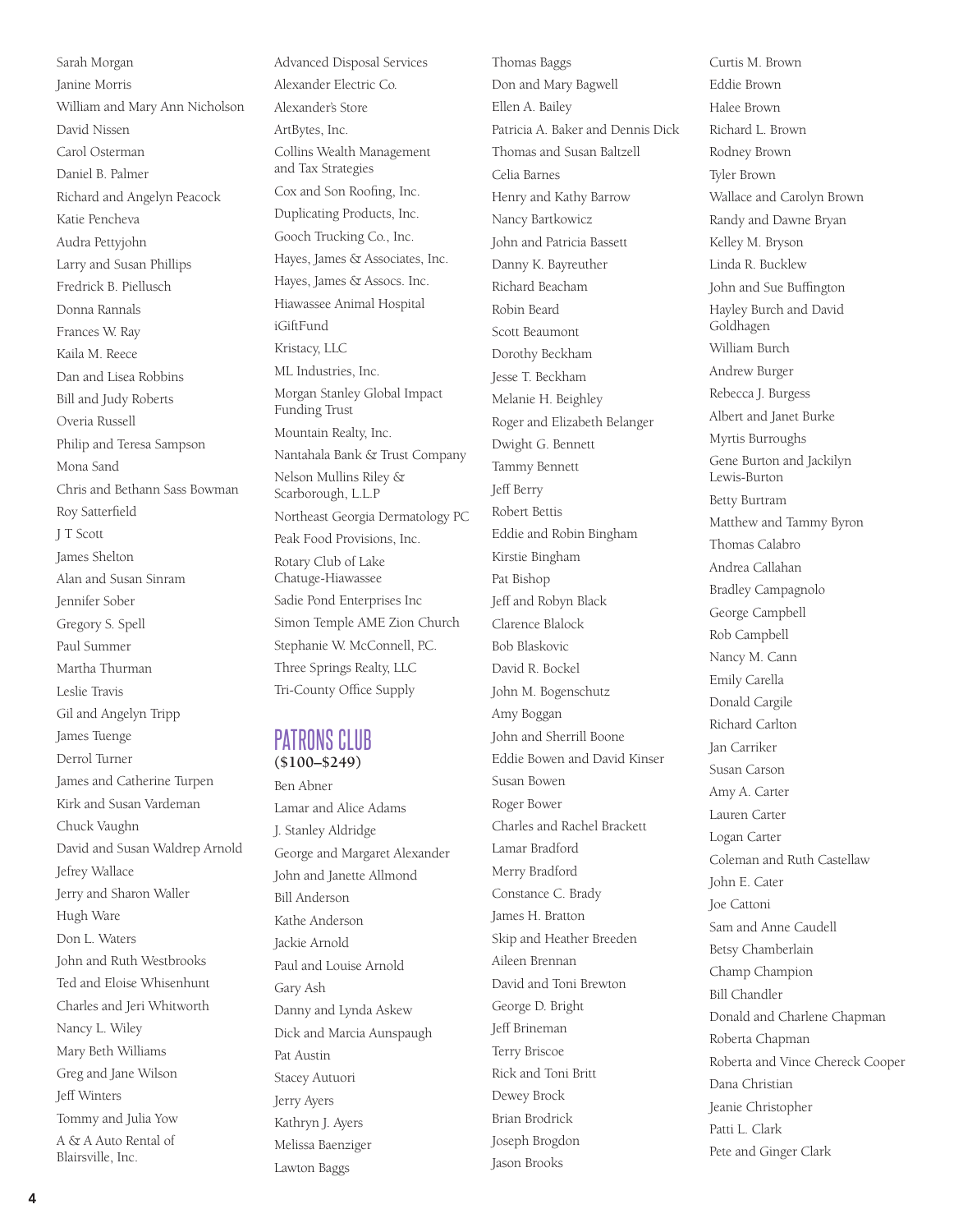Ida-Anne Clarke Bill and Kasey Clayton Charles and Lynn Clements Steve D. Clements P. A. Clesi Jay and Janice Cliett Regina R. Clifton Geraldine Cochran Sarah C. Coffey Bonnie Cohoon Glenda J. Cole Ruth Cole Austin and Katie Coleman Anthony Colina Timothy Colvin Jack and Gwen Colwell Michael and Beth Compton D. Faye Conley Beth Connelly Jimmy M. Cook Johnny and Cheryl Cook Richard and Nina Cook Vickie Cook Hugh Cooper Charlotte Copeland and Marvin Jeter Mary S. Corcoran Franklin and Barbara Cousins Neal C. Covington Harry Cowhick Angela S. Cox Deborah K. Cox Sheila Craine Paul B. Crapo Geraldine Crawford Linda Crawford Fred Crews Lee Crouch Paul Crowder Denise Crum Sarah F. Crumbley Alan C. Crumley William Cupit Jeremy and Natalie Currier Dennis Curtis Charles and Margaret Danforth Richard Daniel Tony G. Daniel John and Sally Darden Beth Davis

Johnathan and Malissa Davis Lynn K. Davis Richard B. Davis Tommy and Pamela Davis William Debty Greg Demonet Bobby and Virginia Dennis Susan DeRamus Dan Dew Saundra C. DiPaola John C. Dixon Scott Dixon Carrie Downing Gerald H. Driver Richard and Janet Dubois William and Carolyn Duckworth Jimmy Duncan Allen Dunson Christine Durniat D. C. Duvall Jeff Dyer Jack and Dana Edgens Bill and Elizabeth Edwards Jennifer Edwards John W. Edwards Steven Eichhorn Jennifer Ellis Peggy T. Esco Mary Ann Eubank Laura Evans Olivia Evans Ken Faneuff David and Susan Fann Inez Fears Dianne Federovitch Bruce and Andrea Ferguson James J. Fitzgerald Roney and Sherri Folds Tommy Folger Margaret Forrester David R. Fortney Frank and Diane Foster Gary and Kathy Foster Clayton Franklin David and Louisa Franklin Austin Freeman Jim and Susie Fritts Angela Fuller John Gans Carolyn W. Garrard

Alex Garrett

Grover and Emily Garrett Wayne and Cynthia Garrett Bill and Mary Garrison Chris and Kathy Gasta Ben and Donna Gautier Bill and Michelle Gernannt Alison Gibbs Marilee Gibson Larry and Kim Gilbert Erica Gilmer Max Gilstrap Alex and Sadie Ginn Greg and Susan Glass John and Christy Goff David and Sarah Goodrich Lucy Goodwin Barbara Goolsby Thomas M. Gorman Danny Gragg Yvonne Graves Jack and Bess Green Jeff Greenberg Kathryn L. Greer William J. Greer Dean Grey Powell Griffith Brandon and Liz Grimsley David and Sharon Grist Veronica Grizzle Judy Grove Lee and Merilyn Guerry David and Debra Gurley Beth Haggerty Billy and Gloria Hale Pat Hall Allan and Deloris Haller Jennifer Hallett Nicki Halstead Brenda B. Ham David and Elizabeth Hand Cary A. Hannon Lyn Harbin Debra Harden Bill Hardman Tammie L. Harp Bill and Claudia Harper Diane Harris Joan B. Harris L. John Harris

Lois Hart Lynn Hart Sue Haupert-Johnson Charles E. Hawkins Debra Hawkins David Hearn Hannah Heffington Mark and Jennifer Hellman Ronald and Brenda Henson George L. Hewes Robert and Shelby Hicks Jane Hill Kirk and Christine Hinson April Hodges Bill and Sharon Hood Terry and Paula Hooper Chris Howell Elaine Howell Lee and Wanda Howell Amanda Howley Sherry Hudson Lindsey Huffman Jennifer Hughes John and Martha Jean Hughes Jon and Sarah Hunt Patti Hunt-Hurst and Thomas Hurst Judy Huot Samantha Hurley Leslie Hurst Patricia Hutchinson Tim Hutchinson Kevin S. Inches Mike and Terry Inhulsen Arthur Jackson Robert and Beverly Jackson Alan and Patricia Johnson David J. Johnson Emma Johnson Robert K. Johnson Roy and Christine Johnson Shawn Johnson Cade Joiner Liz Joiner and Buford Norman Lori Y. Jolliff Bobby and Melanie Jones Emily Jones Mikala Jones Mike Jones Sam and Elaine Jones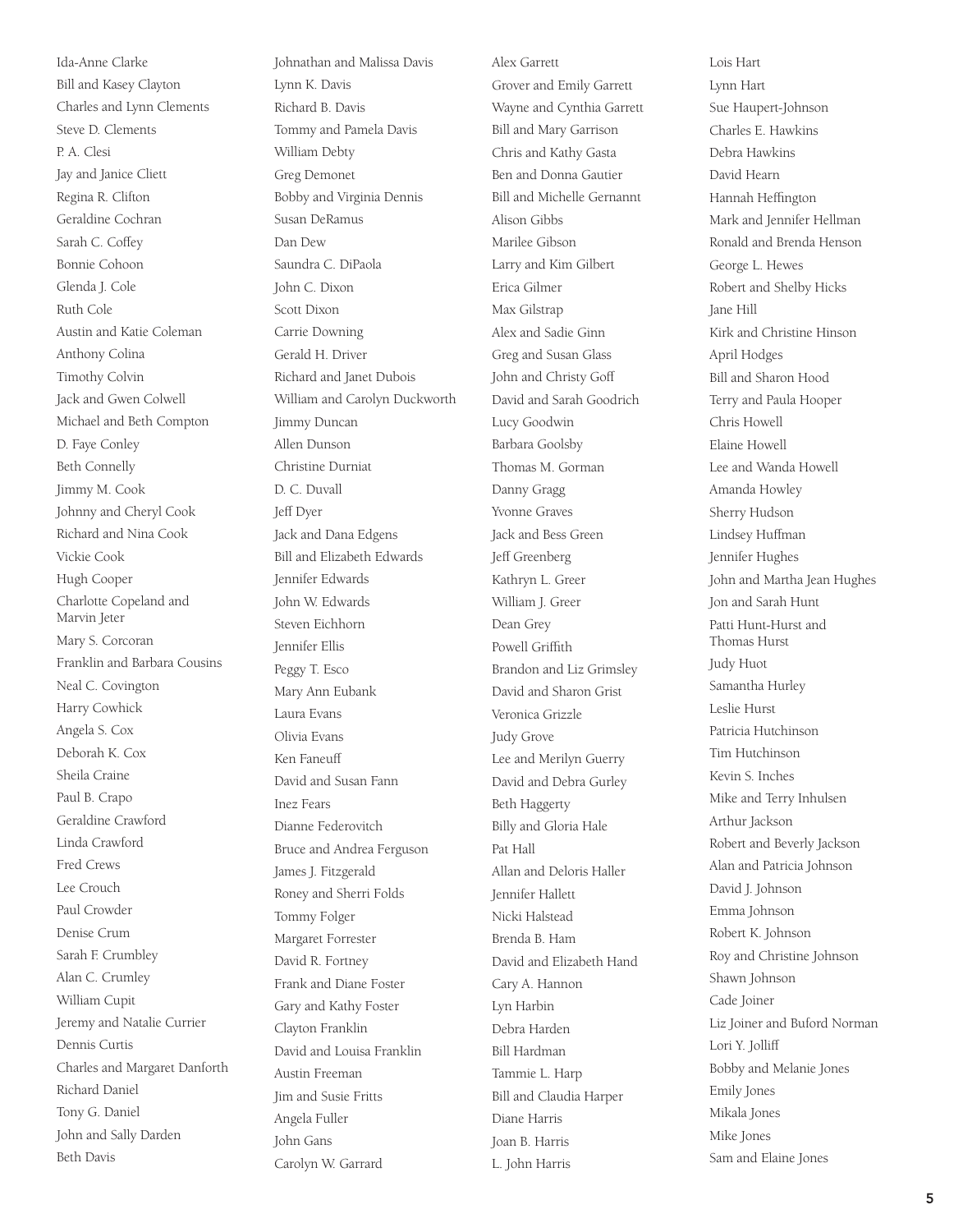Terry Jones Todd and Marcia Jones Shirley Jordan Dennis and Julie Julius Roger A. Kaiser Rex and Jane Kaney Alexander Johni Kay Jessica Keaton Karen Keen Lewis and Melissa Kelley Creighton C. Kelly Kay Kemp Pam Kenney Ron Keys Robert Kim John and Betty King Louis Kingsland James R. Klein Anna Claire Knight William and Joan Kolok Lee and Ann Kribbs Joy Kummel Larry and Jeanette Lancaster Bert Lance William T. Langston William C. Lankford Marcia W. Larson Amanda and Tom Lawrence Mike and Luella Ledford Misty Ledford Tom and Alice Ledford Sanford and Joyce Lee Francis L. Lemay Charlie B. Lembcke and Jean Pyle Jaime and Buck Levins Trish Lloyd Russell L. Lodge Jimmy and Linda Loggins Rex Long David Lord Goodloe and Mary Love Robert and Audrey Loverin Jennifer C. Luckie Harold and Beverly Lumley Eric and Jamie Lurie Keith Lyle Guy T. Maddalone Jack and Linda Maguire Rich Mahaffey Heather Malcom

Chris Manson Bob and Woody Markert JoAnne Martin Robert Martin Shelley Martin Anne Mason Sam and Alisa Massey Douglas D. Mathews Jim and Linda McAfee Phyllis McCannon Sandi R. McClain Richard and Lynn McCloskey Dennis and Paula McClung Nasya Mccord Louise S. McCreary Mary McCreary Peggy J. McDuffie Russ and McElhannon Janet McIntyre Melvin and Geneva McKeehan Mollie W. McKenzie Raymond and Mary McKinney Tim McLarty Jack M. McLaughlin Richard and Renae McNeely Sandra M. McSherry Nixon and Mary McWilliams Laura Mele Wesley R. Merrill Scott A. Merry Beverly Messer Annelle Miller Bryan and Anna Miller David and Denisa Miller Harry and Becky Miller Kathryn Mincey Paula Mix Andrea R. Moldovan Anne Moncus Kent Moore R. Scott Moore Robbie Moore Mike and Karen Morgan Steve and Debbie Morgan Richard B. Morris Dean Morrison Pat and Dianne Morrison Rob and Vickie Murray Janice S. Myers Kristen Naylor

Arthur and Jean Nethery Joe and Janet Nicholson Brian E. Nix Robert C. Nix Dee Nixon William I. Noethling Joseph C. Nolan John and Judy Northington Betty V. Norton Mark and Myra O'Connor Alice O'Rourke-Cushman Brenda Ours Francis B. Owings B. E. Page Daniel B. Palmer Kay D. Palmer Madorah C. Palmer Cathy J. Pappe Lamar and Dinah Paris J Richard Parker Kenny and Sonya Parker Bruce Parrish Sarah Patneaude Julie Payne Gina M. Pearce Thomas and Trudy Pearson Lamar and Mary Pepper Joye Percival David Pettigrew Becky Phillips Jennifer Phillips Todd R Phinney Hoyt Picklesimer Betsy and Walt Pickren Thompson Katherine Pierce Terri Pitcher Carolyn P. Pittman Ramon Pizano Judy Porter Dennis Potter Fred and Margie Powell Linton and Kathy Powell Jacob Pruitt James and Patsy Purcell David G. Pyfrom Eric Quinn Kristen Quinton Stephen Raeber Don and Wanda Ragan Jean Rahn

Curtis D. Ramlow Lee Ramsey Norris and Linda Randall Virginia Raphiel David L. Ratley Ann Ratner Mike and Becky Ray James Reed Fred Register David Renz Eve Respess and David Thomas Kent Richardson Linda Rigsbee Ron and Debbie Roach Marilyn Roberts Priscilla Roberts Ginny Robinson John E. Robinson Jennifer Rodriguez Charlie Rogers Susan Rogers Hannah Rosen Jay Rowland Arunava and Baishali Roy Ray Jennifer Rushton John Ryan Marene D. Sandham Tamara and Jared Sandler Charles M. Satterfield Les and Jackie Scarborough Bonnie Schell Holley Schramski Jennifer Schroeder Stuart Scott Paul and Mandy Seals Clarence F. Seeliger Anthony and Mary Segars Ray H. Segars Wesley and Glenda Segars Eric Shaver Sherry Shaw Dee and Kandy Shelnutt Brandon S. Sherman Natalie Shropshire Betty Shuler Kerry and Caren Sikes Ronnie Silcox Floyd and Jennie Simons William Singleton Jay and Erin Sistar